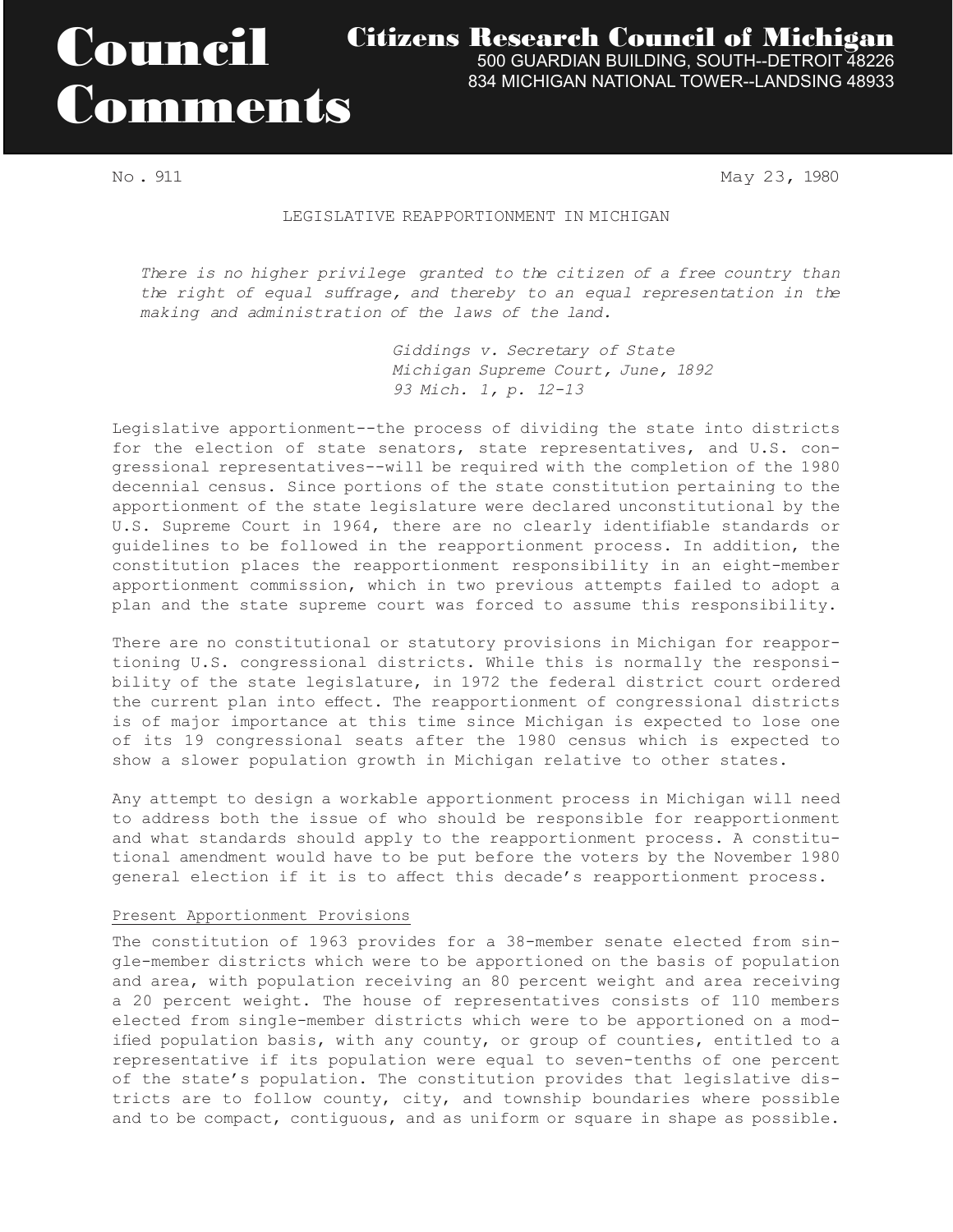These provisions have never been fully implemented, however, because the provisions basing representation on a combination of population and area conflict with the "equal protection" provision of the United States Constitution under the U.S. Supreme Court "one person-one vote" ruling in 1964 (Reynolds v. Sims and companion cases). In those cases, the Court ruled that legislative districts must be apportioned as nearly as is feasible on a population basis, but it has not provided clear-cut guidelines as to the permissible amount of deviation from exact mathematical equality of population that is permissible or as to the effect of state constitutional requirements regarding the boundaries of districts (for example, compact; contiguous; follow county, city, township lines).

The Michigan constitution of 1963 provides that reapportioning the legislature is the responsibility of an eight-member bipartisan apportionment commission. Should the commission fail to adopt a reapportionment plan (as was the case in both 1964 and 1972), the state supreme court is to choose a plan from among those submitted by commission members which most nearly complies with constitutional requirements.

## Standards

Exact mathematical equality in the population of legislative districts is not a workable constitutional standard as a result of limitations imposed by the availability of population data and by geographical realities. As a result, any new apportionment provision might specify that districts be "as nearly equal in population as may be practicable" and establish specific standards or measures as to the permissible deviations from exact population equality. Various measures are currently being used by the courts to calculate deviations from equality of population between legislative districts. The courts have not laid down precise standards of permissible deviations and there have been relatively large variations among the various decisions (e.g., a 16.4 percent deviation between the most and the least populous district in Virginia was accepted in a recent (1973) United States Supreme Court decision).

While the present Michigan constitution calls for districts which are compact, contiguous, and follow local boundary lines to the extent possible, it does not spell out specific standards according to which these provisions might be enforced.

Compact. Compactness requirements are usually interpreted to mean that districts are to be as square as practicable. There are currently several standards which attempt to give meaning to the compactness requirement. The ultimate objective is to minimize the differences between the length and width of each district within the state.

Contiguous. Requirements for contiguity are relatively straightforward. Simply stated, a contiguous district is one in which a person can travel from any point in the district to any either point in the same district without leaving the district.

Local Boundaries. Standards are often developed to require that district perimeters respect local governmental boundary lines to the extent possible. Provisions normally require that each local unit be apportioned so that it has the largest possible number of complete districts within its boundaries before any part is joined to territory outside the boundaries of the local unit to form a district.

Since population and boundary standards may at times be mutually contradictory, it is important that standards be clearly defined and their order of importance identified.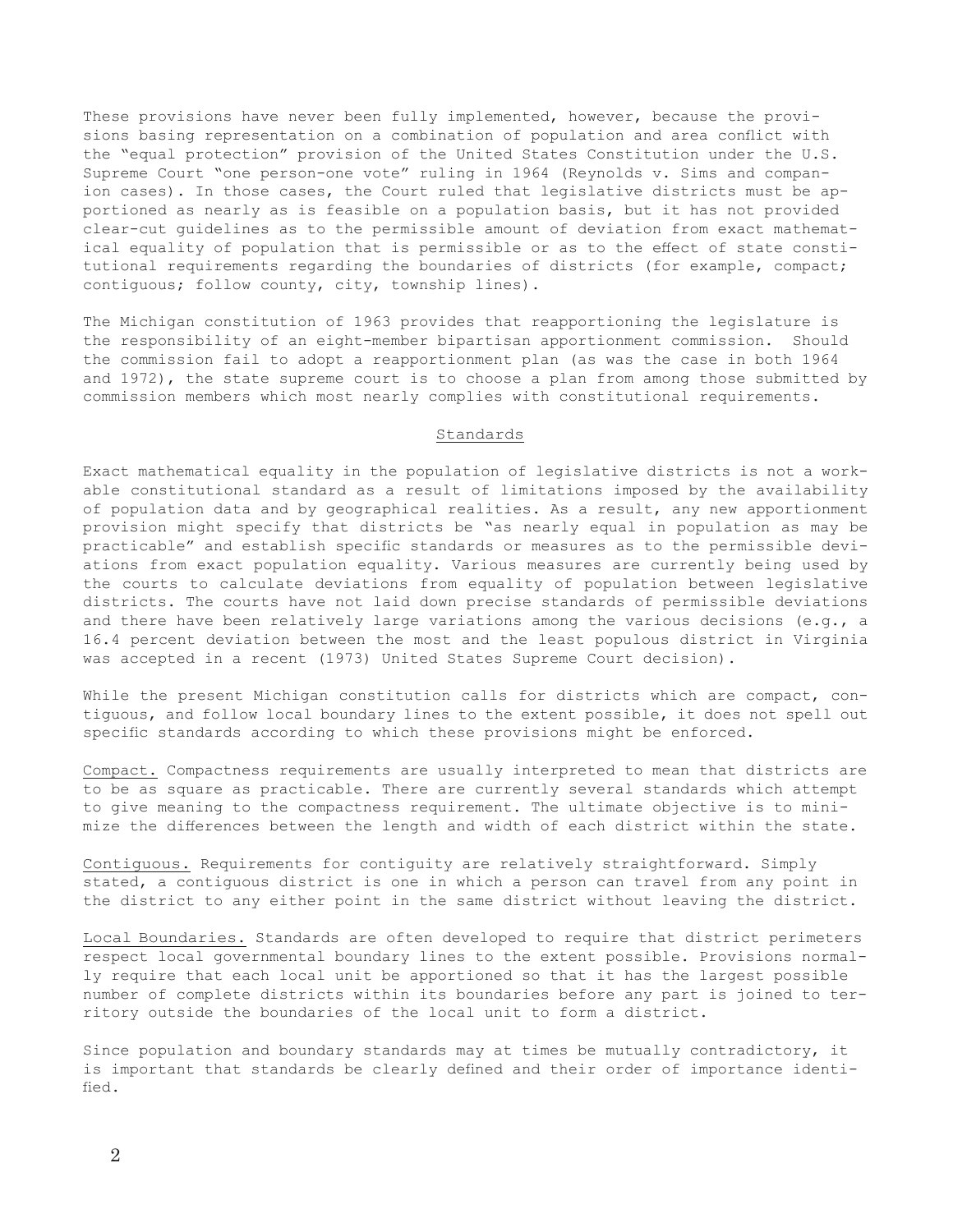#### Process

The responsibility for drawing an apportionment plan can be assigned to the legislature, the executive, the judiciary, or an apportionment commission. The constitution of 1963 provides for an eight-member apportionment commission. Four members are selected by each of the two major political parties and the members represent four major geographical regions in the state. The apportionment commission was deadlocked in both 1964 and 1972 and, pursuant to the constitution, the Michigan supreme court selected an apportionment plan from among the plans submitted by the commission members.

Historically, apportionment has been a legislative function and currently 39 states provide for apportionment by the legislature. In two states the governor is responsible for apportionment, and nine states have apportionment commissions. Despite these provisions, the apportionment plans currently in effect in 15 states were designed or selected by the courts.

It is of interest to note that of the eight states with an apportionment commission in effect following the 1970 decennial census, the commission in Michigan was the only one which failed to adopt an apportionment plan. The reason for the success in other states is that commissions consist of an odd number of members, thereby eliminating a tie vote, or in the case of an even number, a constitutional provision to appoint an additional member in the case of a deadlock. In 1974, Colorado became the ninth state to provide for an apportionment commission.

#### The Present Proposal

There is currently only one proposal (Senate Joint Resolution P and identical House Joint Resolution Y) pending before the state legislature to amend the apportionment provisions of the state constitution. The proposed amendment provides for the following:

- • Sets specific population deviation standards for each type of legislative district.
- • Requires that districts be formed from contiguous territory and sets specific limits on the number of local political boundaries that may be crossed.
- • Allows any citizen to develop a reapportionment plan and submit it to the secretary of state.
- Requires the secretary of state to compute a compactness ratio for each legislative district based on a rather complex compactness formula.
- • Places the responsibility with secretary of state to select an apportionment plan which best meets the standards set forth in the amendment.
- • Requires the use of "interlocking" districts whereby two state senate districts are drawn directly from each congressional district and three house districts are drawn directly from each senate district.

Under this proposal, if Michigan is allocated 18 congressional seats following the 1980 census, the current 38 state senate seats would be reduced to 36 seats, while the house would be reduced from 110 to 108 seats.